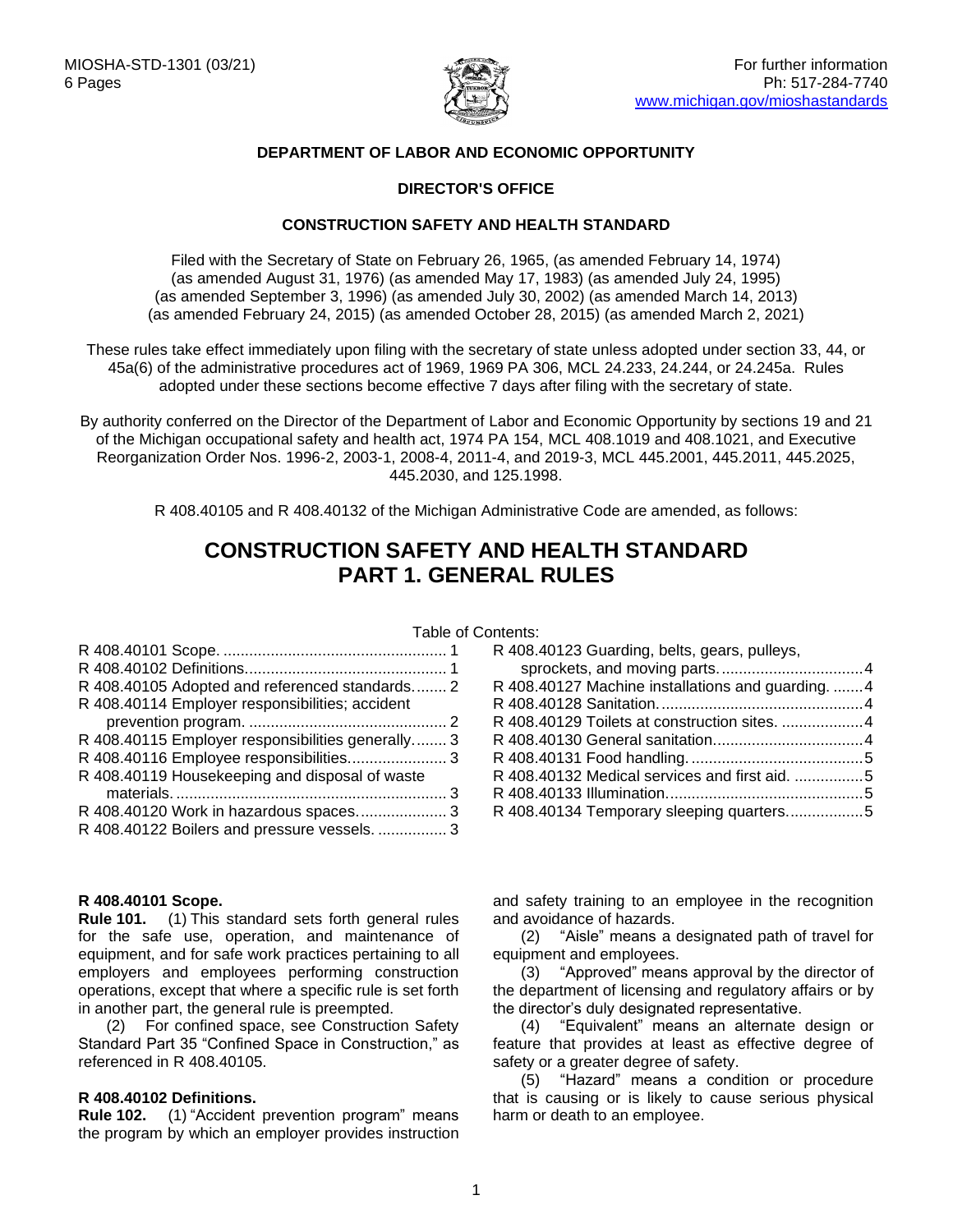(6) "Potable water" means water that is in compliance with the provisions of 1976 PA 399, MCL 325.1001 to 325.1023.

(7) "Qualified employee" means an employee who, by knowledge, training, and experience, has successfully demonstrated to the employer his or her ability to solve or resolve problems relating to the subject matter, the work, or the project.

# <span id="page-1-0"></span>**R 408.40105 Adopted and referenced standards.**

**Rule 105.** R 408.40105. Adopted and referenced standards.

 Rule 105. (1) The following standards are adopted by reference in these rules and are available from IHS Global, 15 Inverness Way East, Englewood, Colorado, 80112, USA, telephone number: 1-800-854-7179 or via the internet at website: www.global.ihs.com; at a cost as of the time of adoption of these rules, as stated in this subrule.

 (a) American National Standards Institute Standard ANSI A11.1 "Industrial lighting," 1965 edition. Cost: \$156.00.

 (b) American Society of Mechanical Engineers Standard ASME "Boiler and pressure vessel code," Section viii on "Unfired pressure vessels," 1989 edition. Cost: \$514.00.

 (2) The standards adopted in these rules are available for inspection at the Department of Labor and Economic Opportunity, MIOSHA, Standards and FOIA Section, 530 W. Allegan Street, P.O. Box 30645, Lansing, Michigan, 48909-8145.

 (3) Copies of the standards adopted in these rules may be obtained from the publisher or may be obtained from the Department of Labor and Economic Opportunity, MIOSHA, Standards and FOIA Section, 530 W. Allegan Street, P.O. Box 30643, Lansing, Michigan, 48909-8143, at the cost charged in this rule, plus \$20.00 for shipping and handling.

 (4) The following Michigan occupational safety and health standards (MIOSHA) are referenced in these rules. Up to 5 copies of these standards may be obtained at no charge from the Department of Labor and Economic Opportunity, MIOSHA, Standards and FOIA Section, 530 W. Allegan Street, P.O. Box 30643, Lansing, Michigan, 48909-8143 or via the internet at website: www.michigan.gov/mioshastandards. For quantities greater than 5, the cost, at the time of adoption of these rules, is 4 cents per page.

 (a) Construction Safety Standard Part 16. "Power Transmission and Distribution," R 408.41601 to R 408.41658.

 (b) Construction Safety Standard Part 17. "Electrical Installations," R 408.41701 to R 408.41734.

 (c) Construction Safety Standard Part 22. "Signals, Signs, Tags, and Barricades," R 408.42201 to R 408.42243.

 (d) Construction Safety and Health Standard Part 30. "Telecommunications for Construction," R 408.43001 to R 408.43006.

 (e) Construction Safety and Health Standard Part 35. "Confined Space in Construction," R 408.43501 to R 408.43510.

 (f) Construction Safety Standards Part 45. "Fall Protection," R 408.44501 to R 408.44502.

 (g) General Industry Safety and Health Standard Part 7. "Guards for Power Transmission," R 408.10701 to R 408.10765.

## <span id="page-1-1"></span>**R 408.40114 Employer responsibilities; accident prevention program.**

**Rule 114.** (1) An employer shall develop, maintain, and coordinate with employees an accident prevention program, a copy of which shall be available at the worksite.

(2) An accident prevention program shall, at a minimum, provide for all of the following:

(a) Instruction to each employee regarding the operating procedures, hazards, and safeguards of tools and equipment when necessary to perform the job.

(b) Inspections of the construction site, tools, materials, and equipment to assure that unsafe conditions which could create a hazard are eliminated.

(c) Instruction to each employee in the recognition and avoidance of hazards and the regulations applicable to his or her work environment to control or eliminate any hazards or other exposure to illness or injury.

(d) Instruction to each employee who is required to handle or use known poisons, toxic materials, caustics, and other harmful substances regarding all of the following:

(i) The potential hazards.

- (ii) Safe handling.
- (iii) Use.
- (iv) Personal hygiene.
- (v) Protective measures.

(vi) Applicable first aid procedures to be used in the event of injury.

(e) Instruction to each employee if known harmful plants, reptiles, animals, or insects are present regarding all of the following:

(i) The potential hazards.

(ii) How to avoid injury.

(iii) Applicable first aid procedures to be used in the event of injury.

(3) An employee required to handle or use flammable liquids, gases, or toxic materials shall be instructed in the safe handling and use of these materials and made aware of the specific requirements contained in the applicable MIOSHA standards.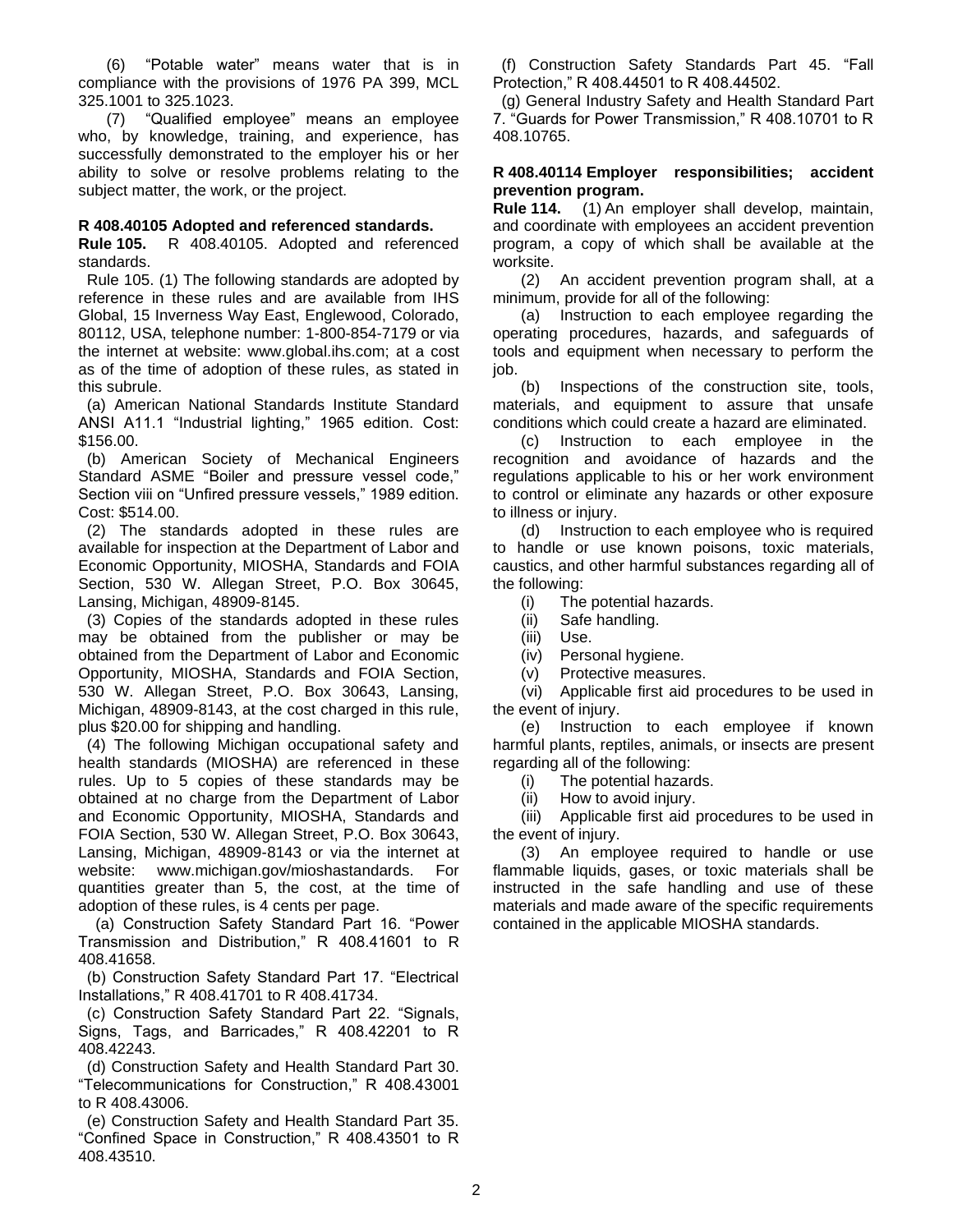## <span id="page-2-0"></span>**R 408.40115 Employer responsibilities generally.**

**Rule 115.** (1) An employer shall identify as unsafe a machine, powered tool, or piece of equipment that is damaged or defective. The machine, tool, or equipment shall be locked out, made inoperable, or be physically removed from the jobsite.

(2) An employer shall not permit any of the following:

(a) The use of damaged or defective machinery, tools, materials, or equipment that could create a hazard.

(b) The operation of machinery, equipment, and special tools, except by a qualified employee.

(c) An employee other than the operator to ride any piece of moving equipment not covered by a specific standard, unless there is a seat or other safety feature provided for use by the employee. Acceptable safety features may include a guardrail, enclosure, or a seat belt.

(3) An employer shall not knowingly permit an employee to work while under the influence of intoxicating beverages or substances which could impair the employee's ability to perform a task in a safe manner.

(4) Employees not specifically covered by Construction Safety Standard Part 16 "Power Transmission and Distribution," Construction Safety Standard Part 17 "Electrical Installations," or Construction Safety Standard Part 30 "Telecommunications," as referenced in R 408.40105, shall not be allowed by the employer to work or be closer to energized electrical line, gear, or equipment exposed to contact than the minimum clearance prescribed in table 1

(5) Table 1 reads as follows:

(6) An employer shall comply with all the rules of this part.

| <b>TABLE 1</b> |                                   |  |  |
|----------------|-----------------------------------|--|--|
| <b>VOLTAGE</b> | <b>MINIMUM EMPLOYEE CLEARANCE</b> |  |  |
| To 50 kv       | 10 $ft.$                          |  |  |
| Over 50        | 10 ft. $+$ .4 inch per kv         |  |  |

# <span id="page-2-1"></span>**R 408.40116 Employee responsibilities.**

**Rule 116.** An employee shall immediately report hazardous conditions or equipment to the employer.

#### <span id="page-2-2"></span>**R 408.40119 Housekeeping and disposal of waste materials.**

**Rule 119.** (1) Materials, including scrap and debris, shall be piled, stacked, or placed in a container in a manner that does not create a hazard to an employee.

(2) Garbage capable of rotting or becoming putrid shall be placed in a covered container. Container contents shall be disposed of at frequent and regular intervals.

(3) Combustible scrap and debris shall be removed in a safe manner from the work area at reasonable intervals during the course of construction. A safe means shall be provided to facilitate this removal.

(4) Material which may be dislodged by wind and that could create a hazard when left in an open area shall be secured.

#### <span id="page-2-3"></span>**R 408.40120 Work in hazardous spaces.**

**Rule 120.** When an employee enters a hazardous space, such as a bin, silo, hopper, or tank, that contains bulk or loose material which could engulf the employee, the employee shall wear a safety belt or a safety harness and a lanyard affixed by a rope grab to a lifeline, all components of which shall be in compliance with Construction Safety Standard Part 45 "Fall Protection," as referenced in R 408.40105. The uppermost elevation of the stored material shall not be higher than the shoulder height of the employee.

#### <span id="page-2-4"></span>**R 408.40122 Boilers and pressure vessels.**

**Rule 122.** (1) The installation, inspection, testing, marking, and certification of a pressure vessel shall be as prescribed in ASME "Boiler and pressure vessel code," Section viii on "Unfired pressure vessels," 1989 edition, as adopted in R 408.40105.

<span id="page-2-5"></span>(2) An employer shall not use a boiler to perform construction operations unless the employer has a valid certification issued by the boiler division of the Michigan department of licensing and regulatory affairs.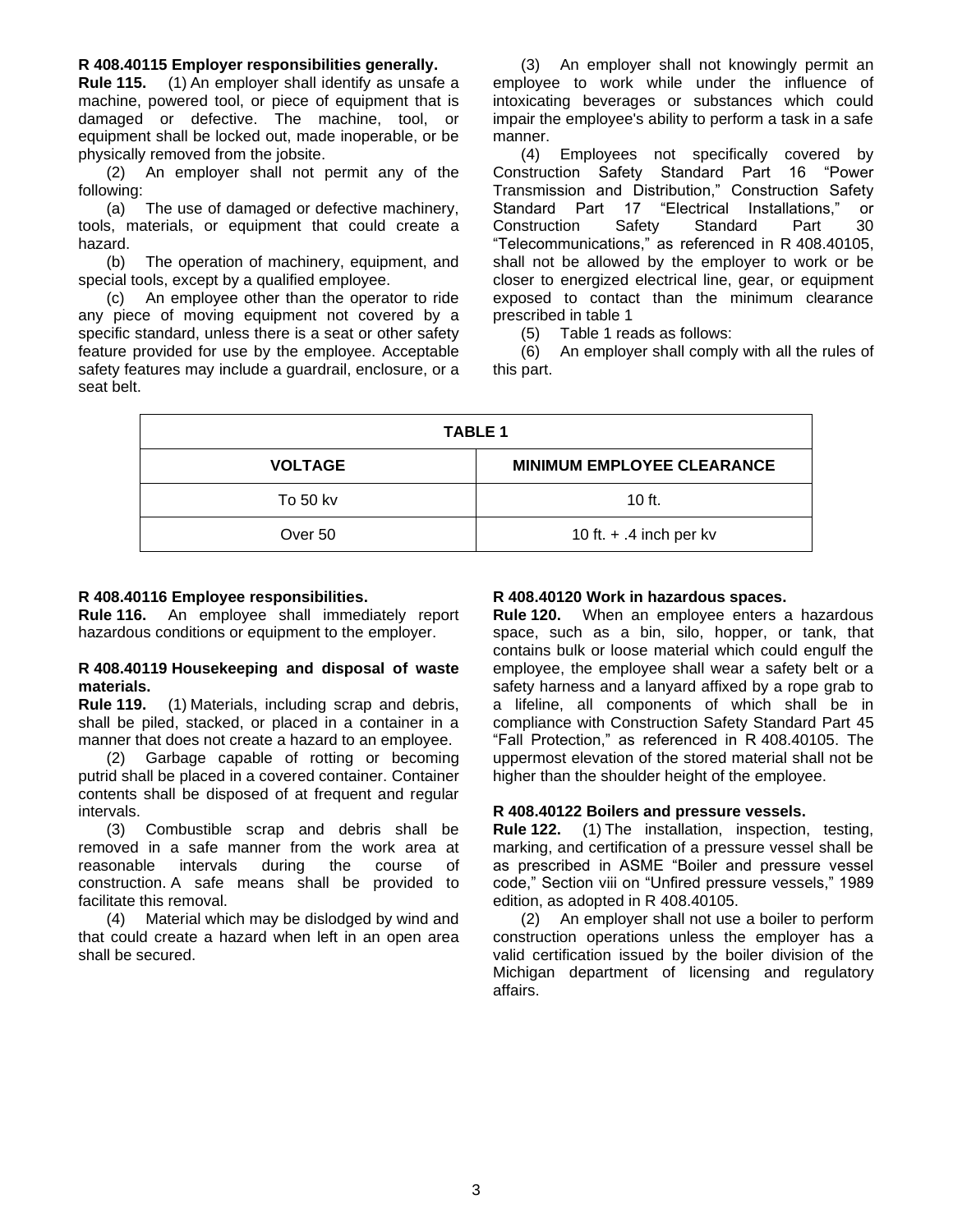# **R 408.40123 Guarding, belts, gears, pulleys, sprockets, and moving parts.**

**Rule 123.** Means of power transmission, such as, but not limited to, belts, gears, shafts, pulleys, sprockets, spindles, drums, fly wheels, chains, or other reciprocating, rotating, or moving parts of equipment, shall be guarded as prescribed in General Industry Safety Standard Part 7 "Guards for Power Transmission," as referenced in R 408.40105, if the part is exposed to contact by an employee or otherwise constitutes a hazard.

# <span id="page-3-0"></span>**R 408.40127 Machine installations and guarding.**

**Rule 127.** (1) The power source of any machine that is to be repaired, serviced, or set up, where unexpected motion or an electrical or other energy source would cause injury, shall be locked out by each employee doing the work, except when motion is necessary during setup, adjustment, or troubleshooting. Any residual pressure shall be relieved before and during the work. A machine connected by a cord and plug to an electric power source shall be considered in compliance if the plug is disconnected and tagged and the disconnection is within view of the operation.

(2) An employee shall not place his or her body beneath equipment such as a vehicle, a machine, or materials, that is supported only by a jack, overhead hoist, chain fall, or any other temporary single supporting means, unless safety stands, blocks, or another support system that is capable of supporting the total imposed weight is used to protect the employee if the temporary single supporting means fails.

# <span id="page-3-1"></span>**R 408.40128 Sanitation.**

**Rule 128.** (1) All of the following provisions apply to potable water:

(a) A supply of potable water shall be available to employees in all places of employment.

(b) A container used to distribute drinking water shall be constructed of impervious nontoxic materials, shall be clearly marked as to its contents, and shall not be used for any other purpose. Containers shall be serviced so that sanitary conditions are maintained.

(c) A portable container used to dispense drinking water shall be closed and equipped with a tap.

(d) Dipping water from a container or drinking from a common cup is prohibited.

(e) Where single-service cups, cups to be used once, are supplied, a sanitary container for the unused cups shall be provided. A receptacle for disposing of used cups shall be provided and emptied as often as is necessary.

(2) Both of the following provisions apply to nonpotable water:

(a) An outlet for nonpotable water, such as water for industrial or fire fighting purposes only, shall be identified by signs that are in compliance with the requirements of Construction Safety Standard Part 22 "Signals, Signs, Tags, and Barricades," as referenced in R 408.40105, to indicate clearly that the water is not to be used for drinking, washing, or cooking purposes.

(b) There shall be no connection between a system furnishing potable water and a system furnishing nonpotable water.

# <span id="page-3-2"></span>**R 408.40129 Toilets at construction sites.**

**Rule 129.** (1) Toilets at construction sites shall be provided for employees as follows:

- (a) 1 to 20 employees 1 toilet.
- (b) 21 to 40 employees  $-2$  toilets.

(c) 41 or more employees – 1 additional toilet for each additional 40 or less employees.

(2) A jobsite that is not provided with a sanitary sewer shall be provided with 1 of the following toilet facilities, unless prohibited by local codes:

(a) A privy, if use of the privy will not contaminate groundwater or surface water.

- (b) A chemical toilet.
- (c) A recirculating toilet.
- (d) A combustion toilet.

(3) The requirements of this rule for sanitation facilities shall not apply to a mobile crew that has transportation readily available to nearby toilet facilities.

(4) To assure sanitation, a toilet shall be serviced and maintained on a regular basis.

(5) A toilet shall be supplied with toilet paper.

# <span id="page-3-3"></span>**R 408.40130 General sanitation.**

**Rule 130.** (1) The employer shall provide adequate washing facilities for employees engaged in the application of paints, coating, herbicides, or insecticides, or in other operations where contaminants may be harmful to the employees. Such facilities shall be in near proximity to the worksite and shall be so equipped as to enable employees to remove such substances.

(2) Washing facilities shall be maintained in a sanitary condition.

(3) All of the following apply to lavatories.

(a) Lavatories shall be made available in all places of employment. The requirements of this subdivision do not apply to mobile crews or to normally unattended work locations if employees working at these locations have transportation readily available to nearby washing facilities that meet the other requirements of this paragraph.

(b) Each lavatory shall be provided with hot and cold running water, or tepid running water.

(c) Hand soap or similar cleansing agents shall be provided.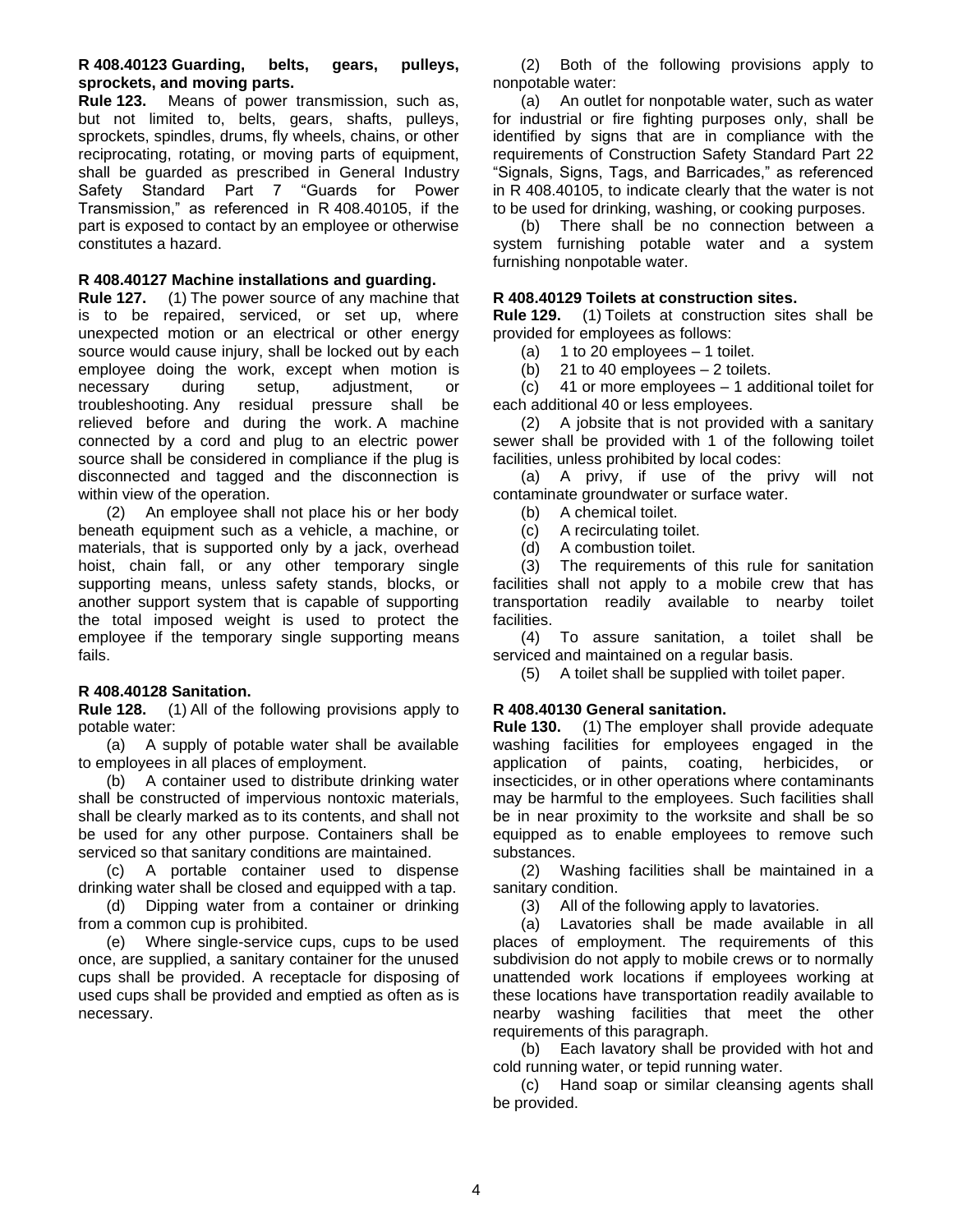(d) Individual hand towels or sections thereof, of cloth or paper, air blowers or clean individual sections of continuous cloth toweling, convenient to the lavatories, shall be provided.

(4) All of the following apply to showers.

(a) Whenever showers are required by a particular standard, the showers shall be provided in accordance with subdivisions (b) to (d) of this subrule.

(b) One shower shall be provided for each 10 employees of each sex, or numerical fraction thereof, who are required to shower during the same shift.

(c) Body soap or other appropriate cleansing agents convenient to the showers shall be provided as specified in subrule (3)(c) of this rule.

(d) Showers shall be provided with hot and cold water feeding a common discharge line.

(e) Employees who use showers shall be provided with individual clean towels.

(5) Eating and drinking areas. An employee shall not be allowed to consume food or beverages in a toilet room nor in any area exposed to a toxic material.

(6) Every enclosed workplace shall be so constructed, equipped, and maintained, so far as reasonably practicable, as to prevent the entrance or harborage of rodents, insects, and other vermin. An employer shall institute a continuing and effective extermination program where their presence is detected.

(7) Whenever employees are required by a particular standard to wear protective clothing because of the possibility of contamination with toxic materials, the employer shall provide change rooms equipped with storage facilities for street clothes and separate storage facilities for the protective clothing.

# <span id="page-4-0"></span>**R 408.40131 Food handling.**

**Rule 131**. All employee food service facilities and operations shall be carried out in accordance with sound hygienic principles. In all places of employment where the employer provides all or part of the food service is provided, the food dispensed shall be wholesome, free from spoilage, and shall be processed, prepared, handled, and stored in such a manner as to be protected against contamination.

#### <span id="page-4-1"></span>**R 408.40132 Medical services and first aid.**

**Rule 132.** (R 408.40132. Medical services and first aid.

 Rule 132. (1) An employer shall ensure the availability of medical personnel for advice and consultation on matters of occupational health.

 (2) Before beginning a project, provision must be made for prompt medical attention in case of serious injury.

(3) A person who has a valid certificate in first aid training shall be present at the worksite to render first aid. A certificate is valid if the requirements necessary to obtain the certificate for first aid training meet or exceed the requirements of the United States Bureau of Mines, the American Red Cross, the guidelines for basic first aid training programs, or equivalent training.

 (4) Where a remote location or a single employee worksite exists, an employer shall provide a written plan that includes alternate methods of assuring available treatment for employees at a remote location or single-employee worksite. The plan must be communicated to all affected employees.

(5) An employer must assure that there are first aid supplies at each jobsite and that the supplies are readily accessible.

 (6) The contents of a first aid kit shall be sealed in individual packages, stored in a weatherproof container, and checked by an employer or designated person before being sent out on each job and at least weekly on each job to ensure that expended items are replaced.

 (7) In areas where 911 emergency dispatch services are not available, the telephone numbers of the physicians, hospitals, or ambulances shall be conspicuously posted.

 (8) In areas where 911 emergency dispatch services are available and an employer uses a communication system for contacting necessary emergency-medical service, the employer must do both of the following:

 (a) Ensure that the communication system is effective in contacting the emergency-medical service.

 (b) When using a communication system in an area that does not automatically supply the caller's latitude and longitude information to the 911 emergency dispatcher, the employer must post in a conspicuous location at the worksite either of the following:

(i) The latitude and longitude of the worksite.

 (ii) Other location-identification information that communicates effectively to employees the location of the worksite.

 (c) The requirement specified in subdivision (b) of this subrule does not apply to worksites with a readily available telephone that has 911 emergency service that automatically identifies the location of the caller.

(9) Where the eyes or body of any person may be exposed to injurious corrosive materials, the employer shall provide suitable facilities for quick drenching or flushing of the eyes and body within the work area for immediate emergency use.

#### <span id="page-4-2"></span>**R 408.40133 Illumination.**

**Rule 133.** (1) The employer shall provide a minimum illumination intensity of 10 footcandles on a jobsite where construction work is being performed.

(2) The employer shall provide a minimum illumination intensity of 5 footcandles to areas on a jobsite where work is not being immediately performed but where workers may pass through.

(3) The employer shall provide a minimum illumination intensity of 50 footcandles for first aid stations and infirmaries.

(4) For areas or operations not covered by subrules (1) to (3) of this rule, refer to ANSI A11.1 "Industrial lighting," 1965 edition, as adopted in R 408.40105.

# <span id="page-4-3"></span>**R 408.40134 Temporary sleeping quarters.**

**Rule 134.** When temporary sleeping quarters are